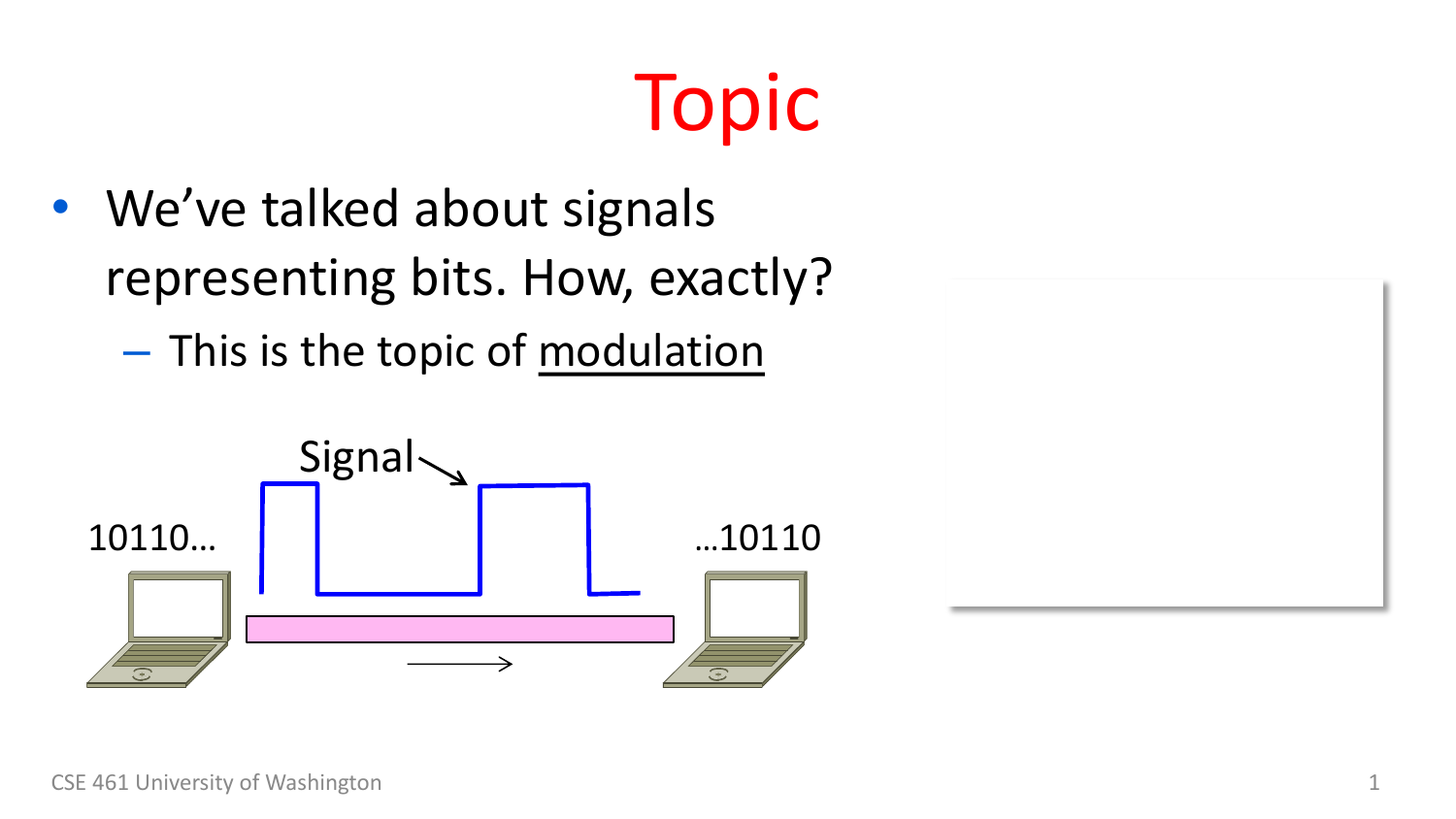#### A Simple Modulation

- Let a high voltage (+V) represent a 1, and low voltage (-V) represent a 0
	- This is called NRZ (Non-Return to Zero)

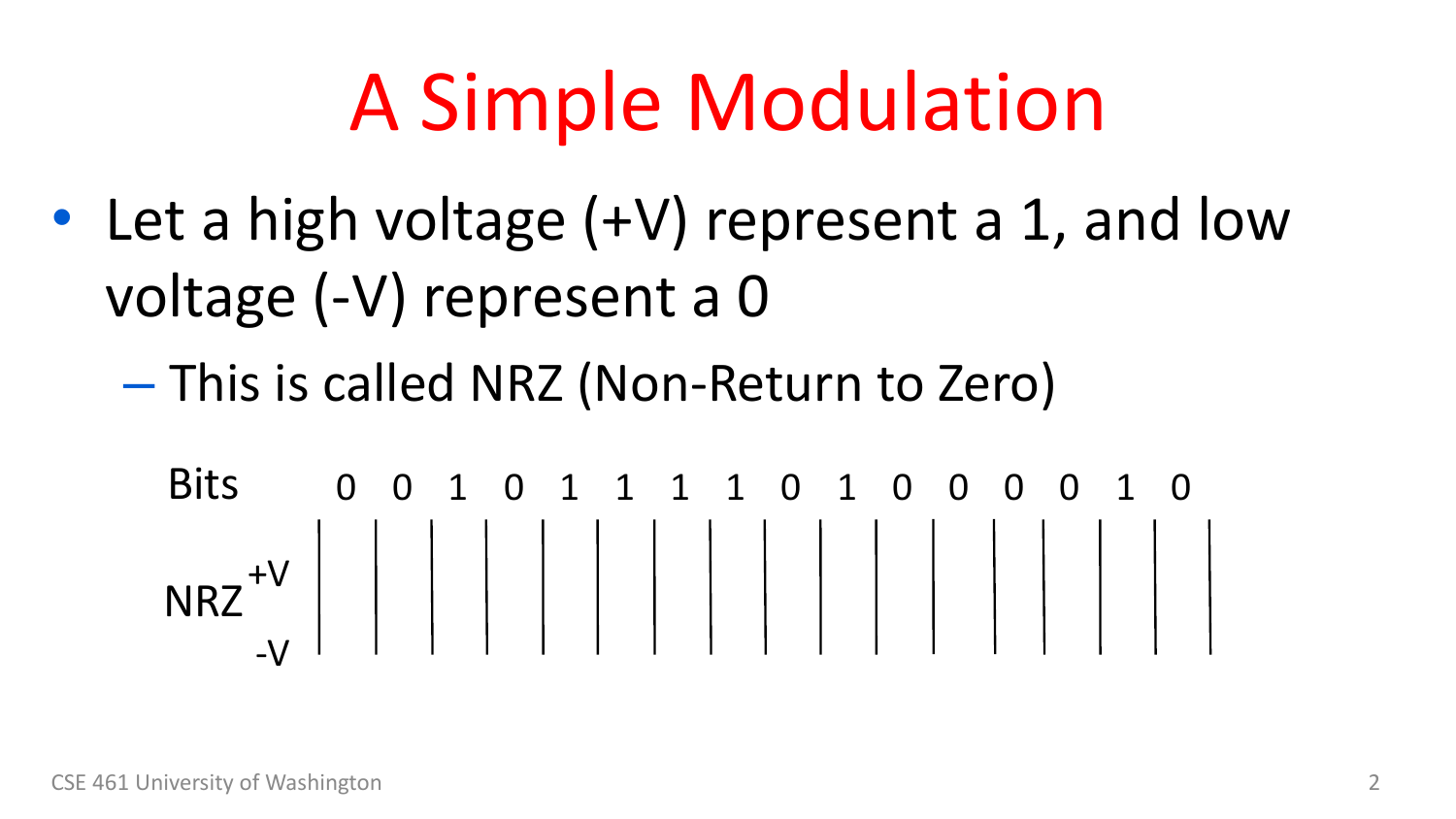## A Simple Modulation (2)

- Let a high voltage (+V) represent a 1, and low voltage (-V) represent a 0
	- This is called NRZ (Non-Return to Zero)

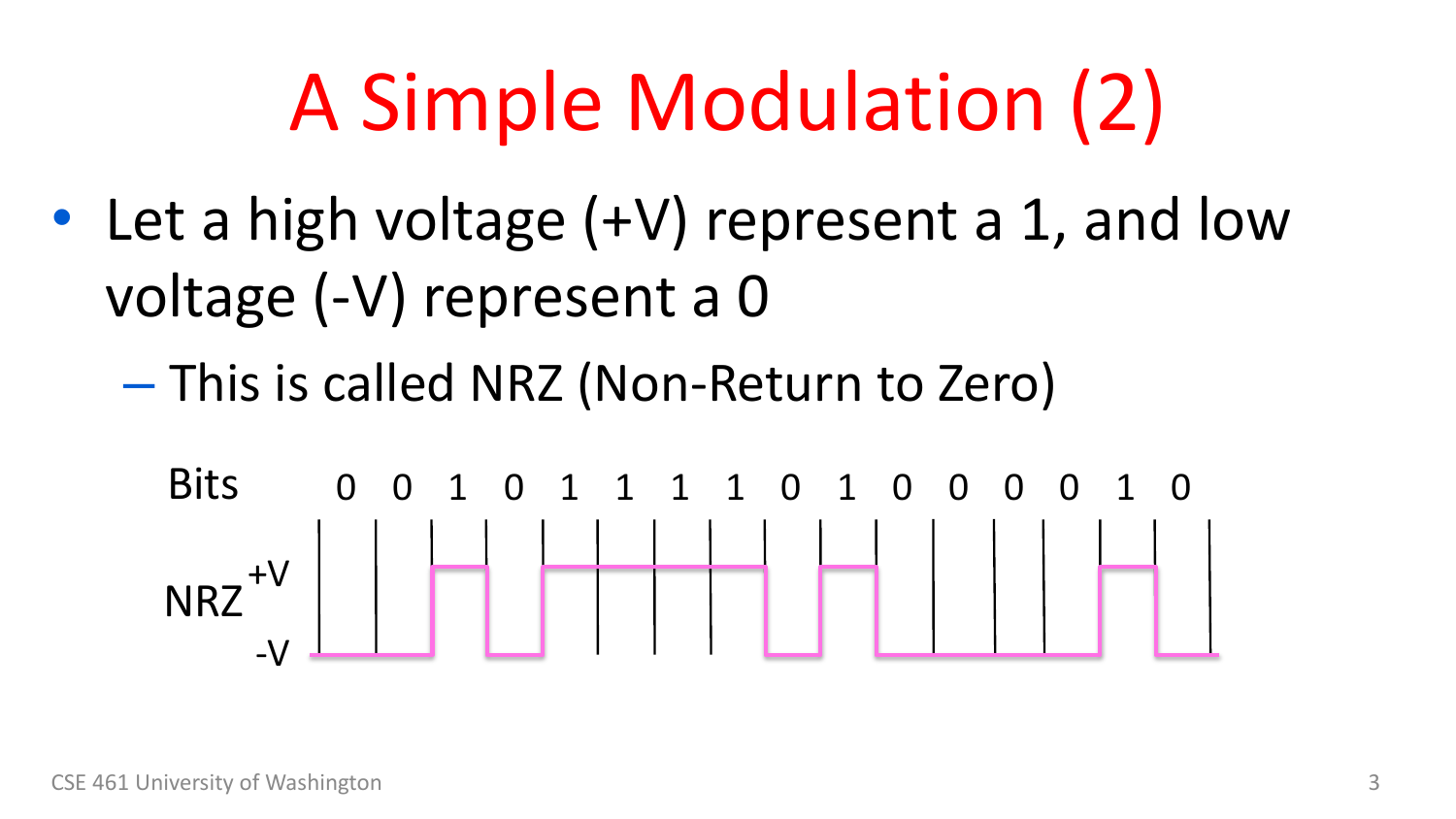#### Many Other Schemes

• Can use more signal levels, e.g., 4 levels is 2 bits per symbol

- Practical schemes are driven by engineering considerations
	- E.g., clock recovery »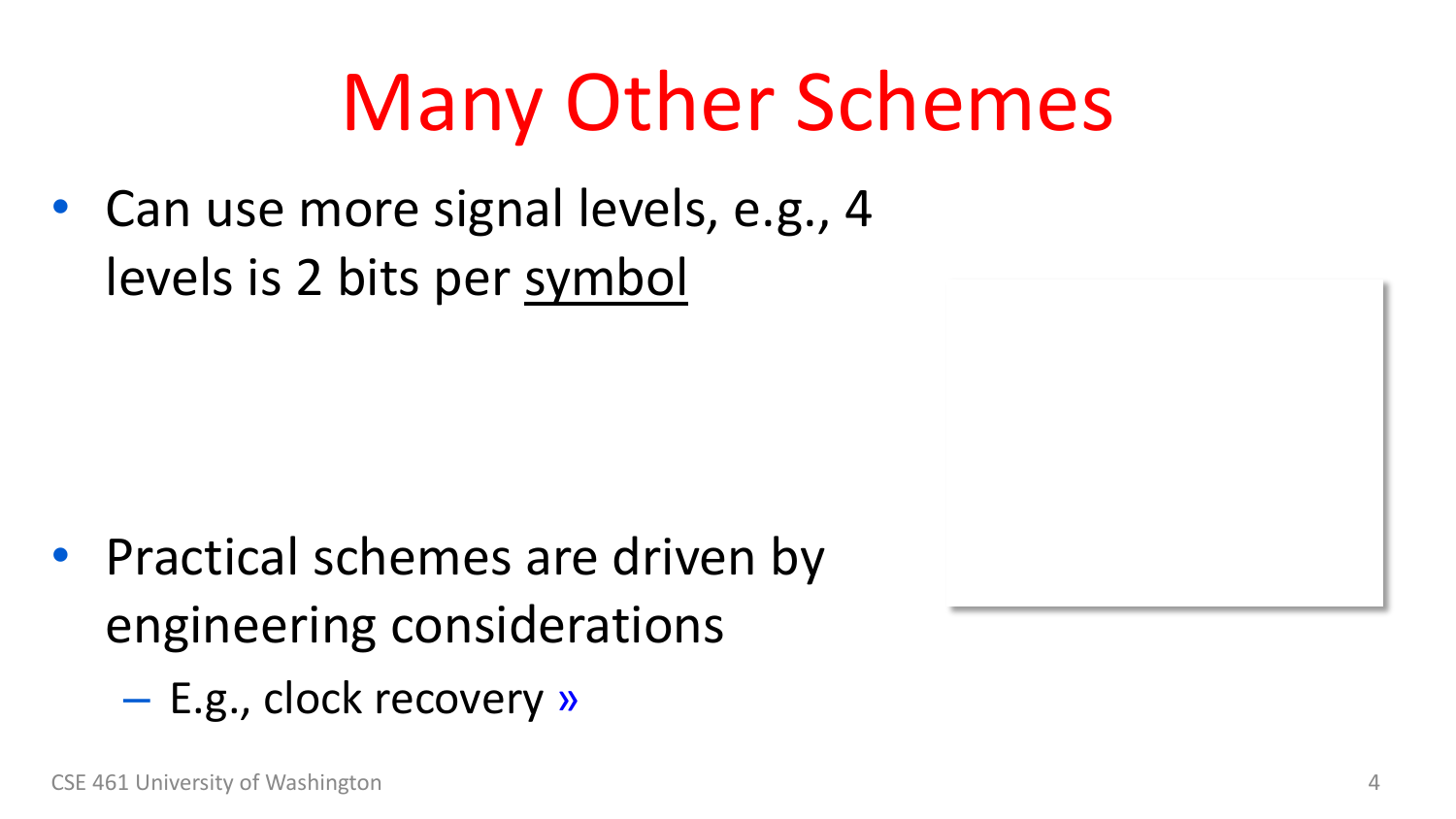## Clock Recovery

- Um, how many zeros was that?
	- Receiver needs frequent signal transitions to decode bits

$$
1 0 0 0 0 0 0 0 0 0 ... 0
$$

- Several possible designs
	- E.g., Manchester coding and scrambling (§2.5.1)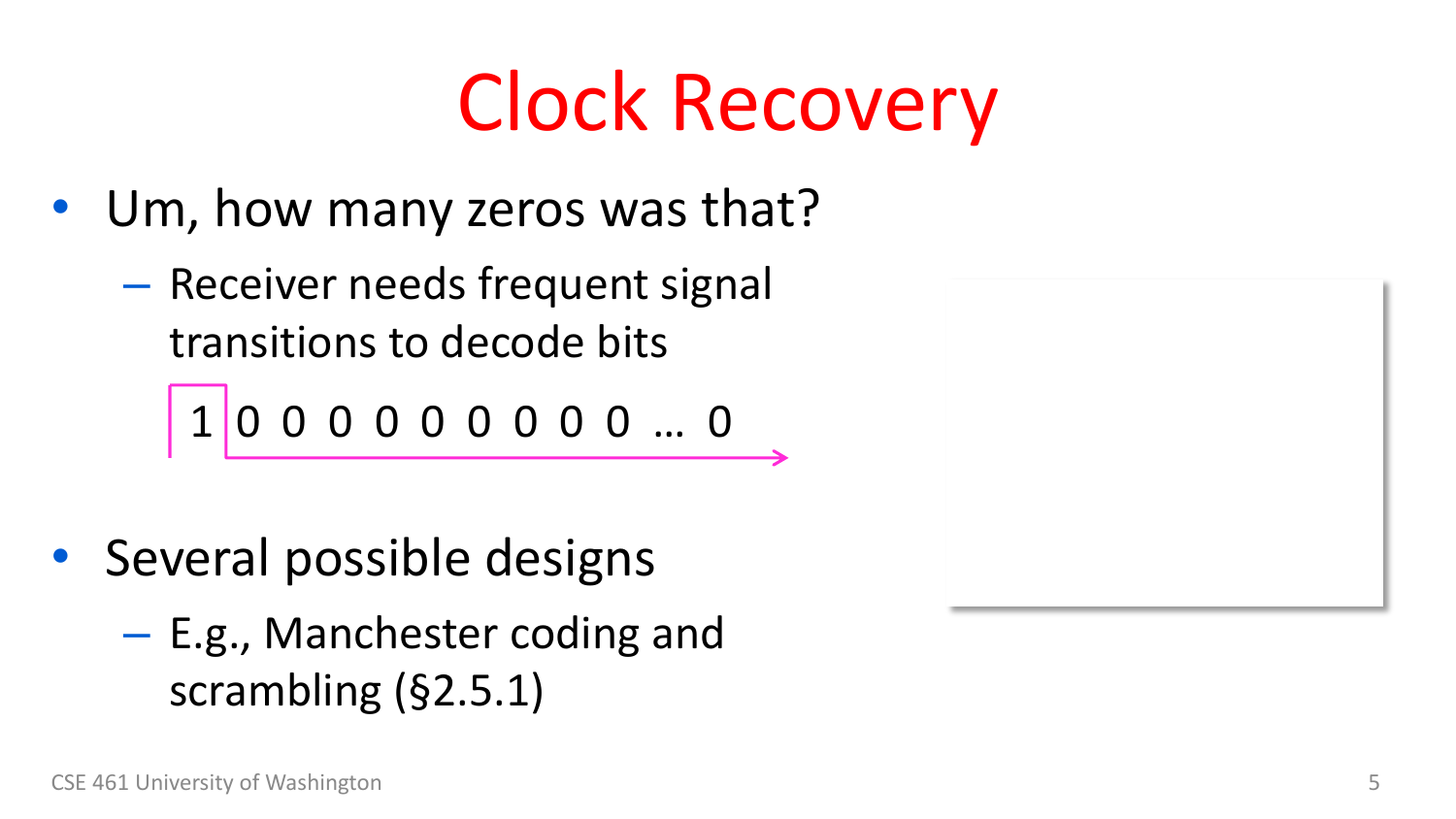## Clock Recovery – 4B/5B

- Map every 4 data bits into 5 code bits without long runs of zeros
	- $-$  0000  $\rightarrow$  11110, 0001  $\rightarrow$  01001,  $1110 \rightarrow 11100, ... 1111 \rightarrow 11101$
	- Has at most 3 zeros in a row
	- Also invert signal level on a 1 to break up long runs of 1s (called NRZI, §2.5.1)

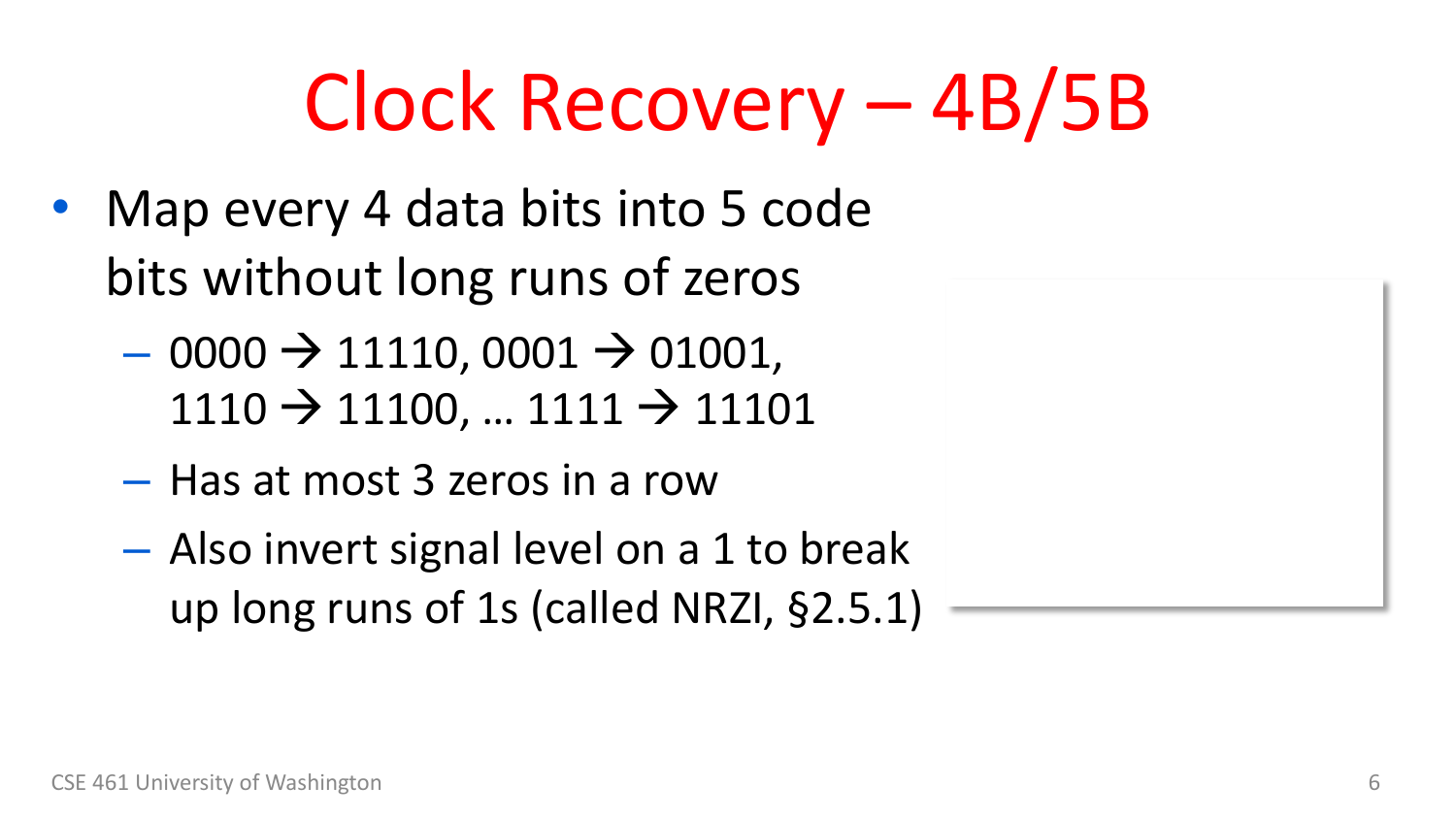## Clock Recovery – 4B/5B (2)

- 4B/5B code for reference:
	- $-$  0000→11110, 0001→01001, 1110→11100, … 1111→11101
- Message bits: 1111 0000 0001

Coded Bits:

Signal:  $\begin{array}{|c|c|c|c|c|c|c|c|c|} \hline \end{array}$   $\begin{array}{|c|c|c|c|c|} \hline \end{array}$   $\begin{array}{|c|c|c|c|c|} \hline \end{array}$   $\begin{array}{|c|c|c|c|c|} \hline \end{array}$   $\begin{array}{|c|c|c|c|c|} \hline \end{array}$   $\begin{array}{|c|c|c|c|c|} \hline \end{array}$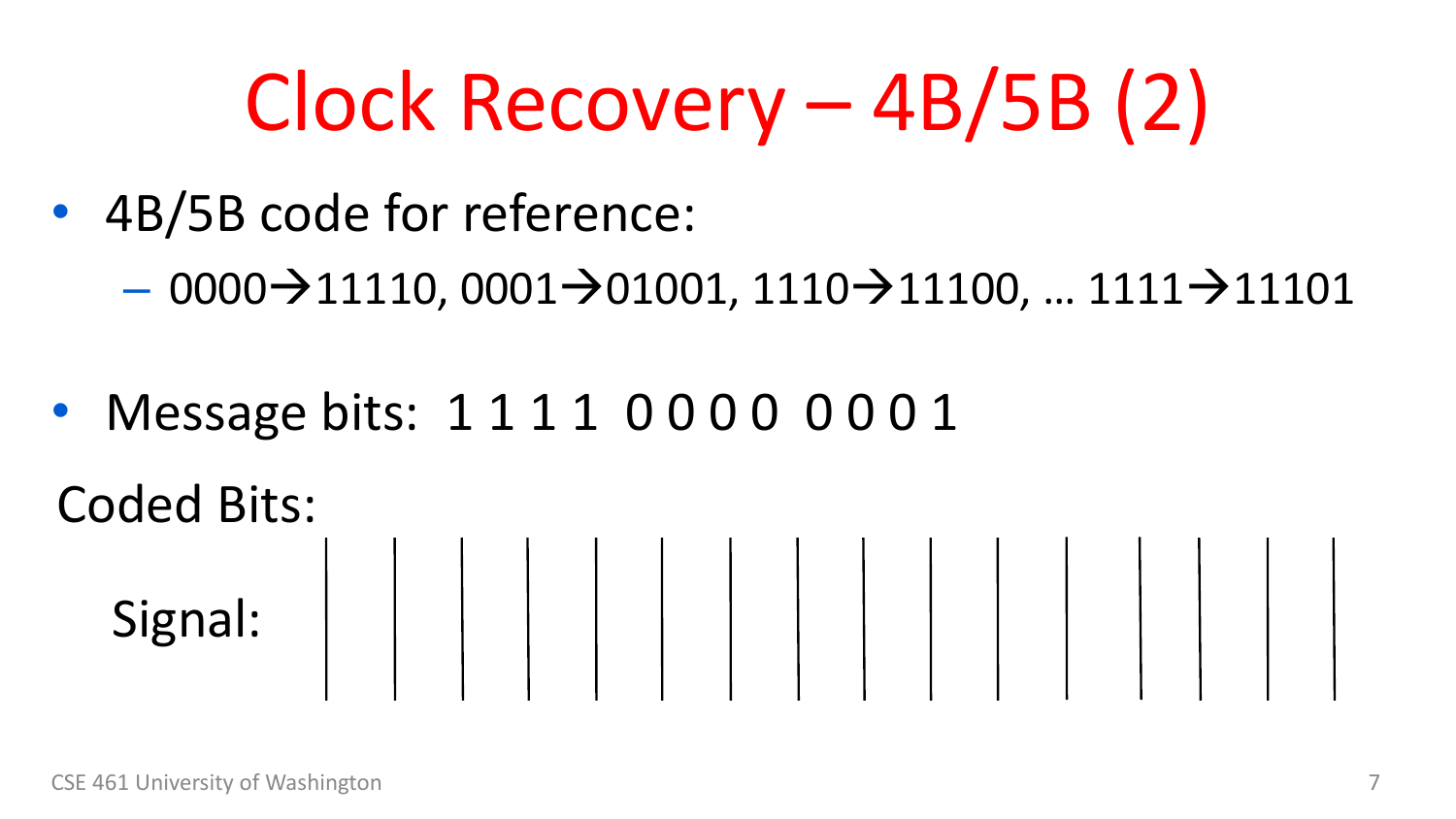## Clock Recovery – 4B/5B (3)

- 4B/5B code for reference:
	- $-$  0000→11110, 0001→01001, 1110→11100, … 1111→11101
- Message bits: 1111 0000 0001 Coded Bits: 1 1 1 0 1 1 1 1 1 0 0 1 0 0 1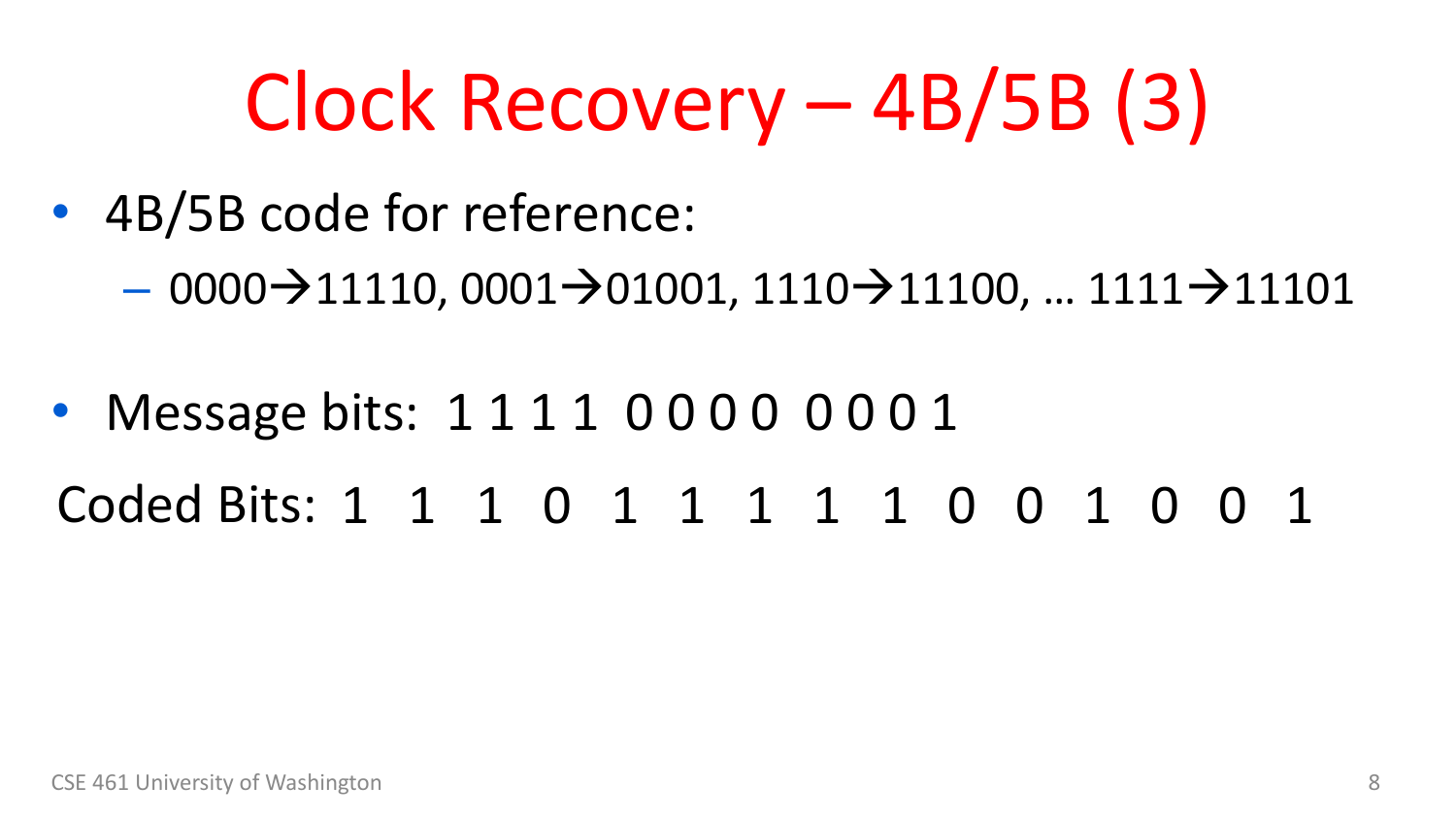#### Passband Modulation

- What we have seen so far is baseband modulation for wires
	- Signal is sent directly on a wire
- These signals do not propagate well on fiber / wireless
	- Need to send at higher frequencies
- Passband modulation carries a signal by modulating a carrier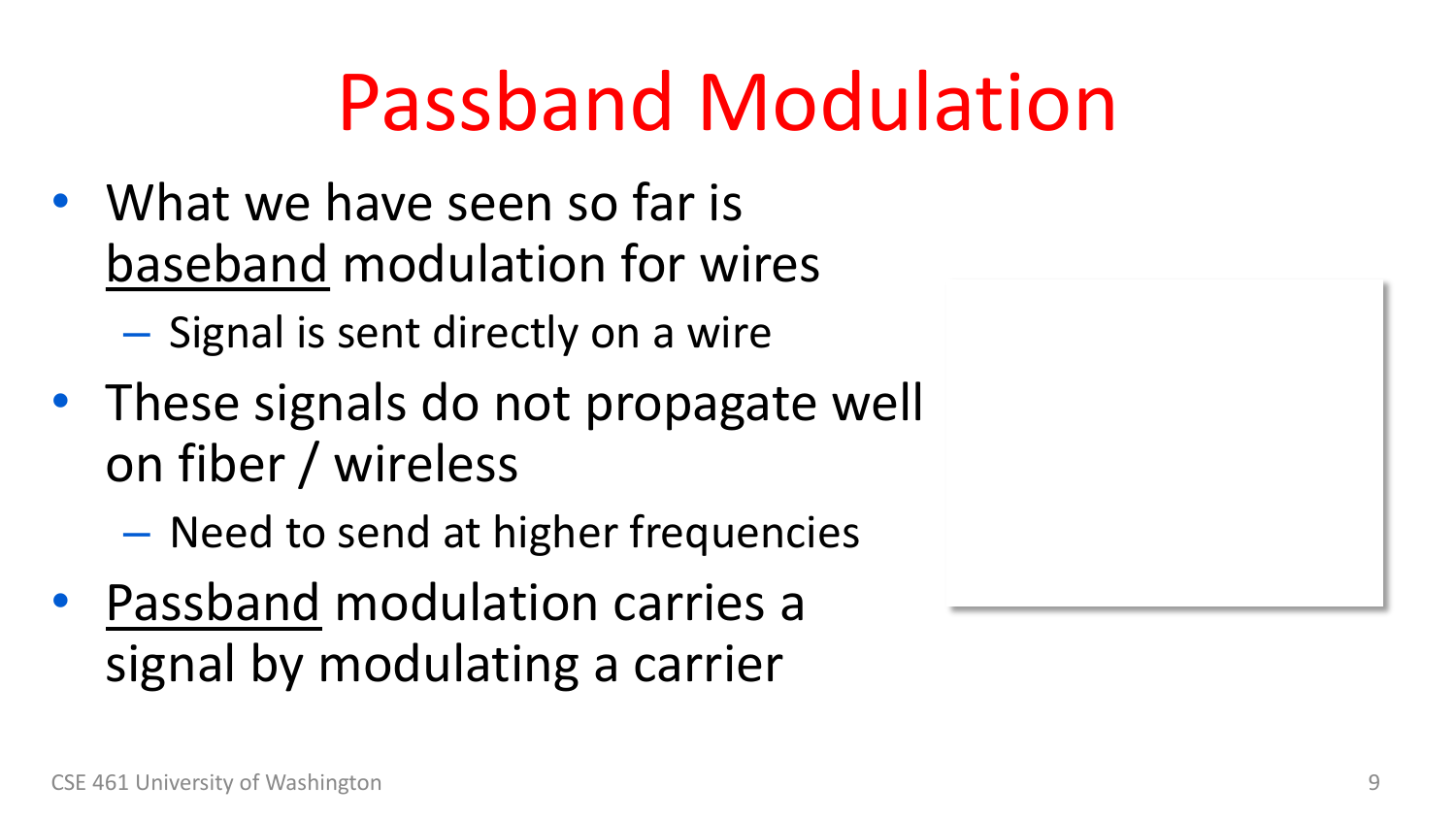#### Passband Modulation (2)

• Carrier is simply a signal oscillating at a desired frequency:

\AAAAAAAAAAAAAAA

- We can modulate it by changing:
	- Amplitude, frequency, or phase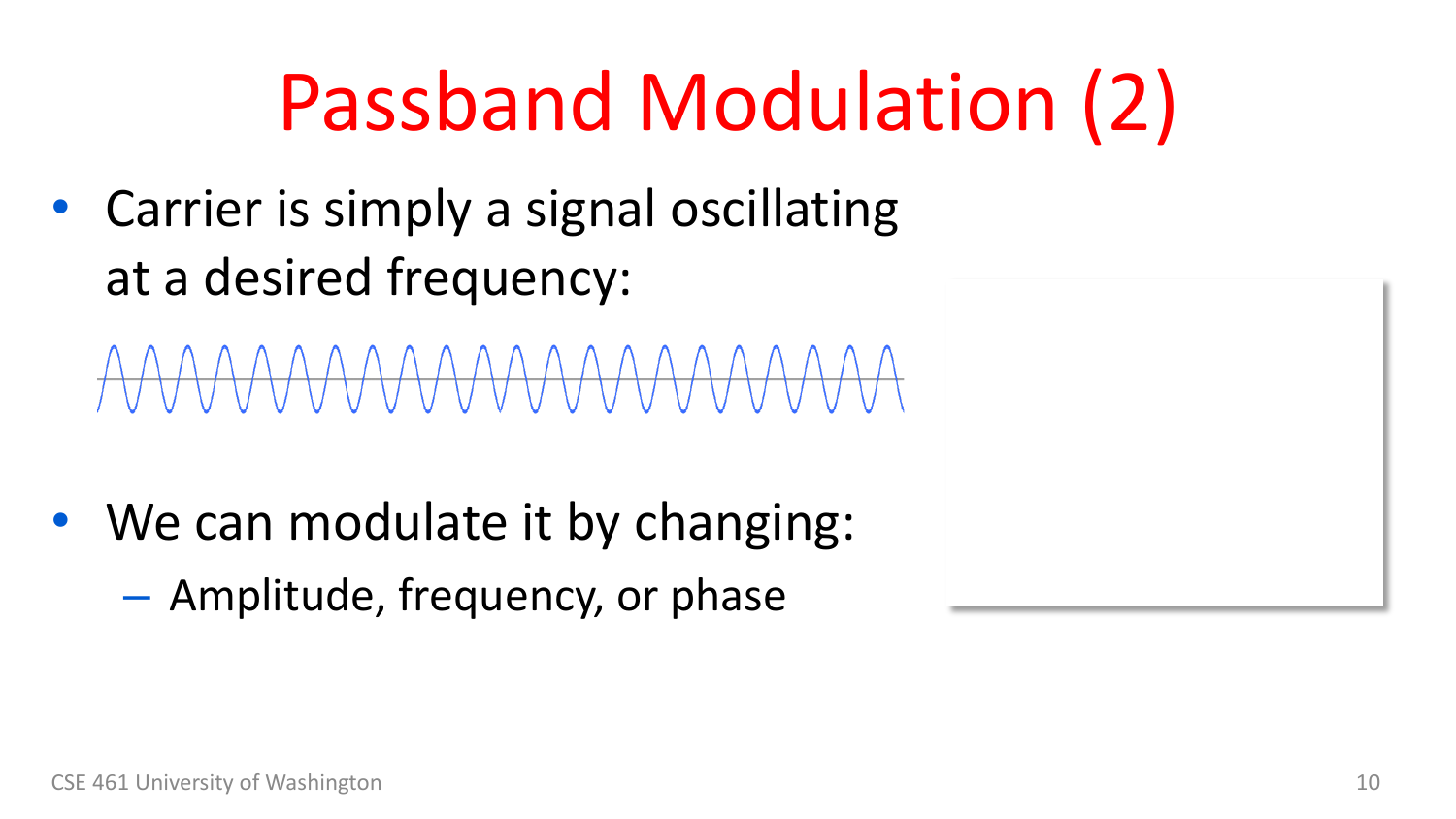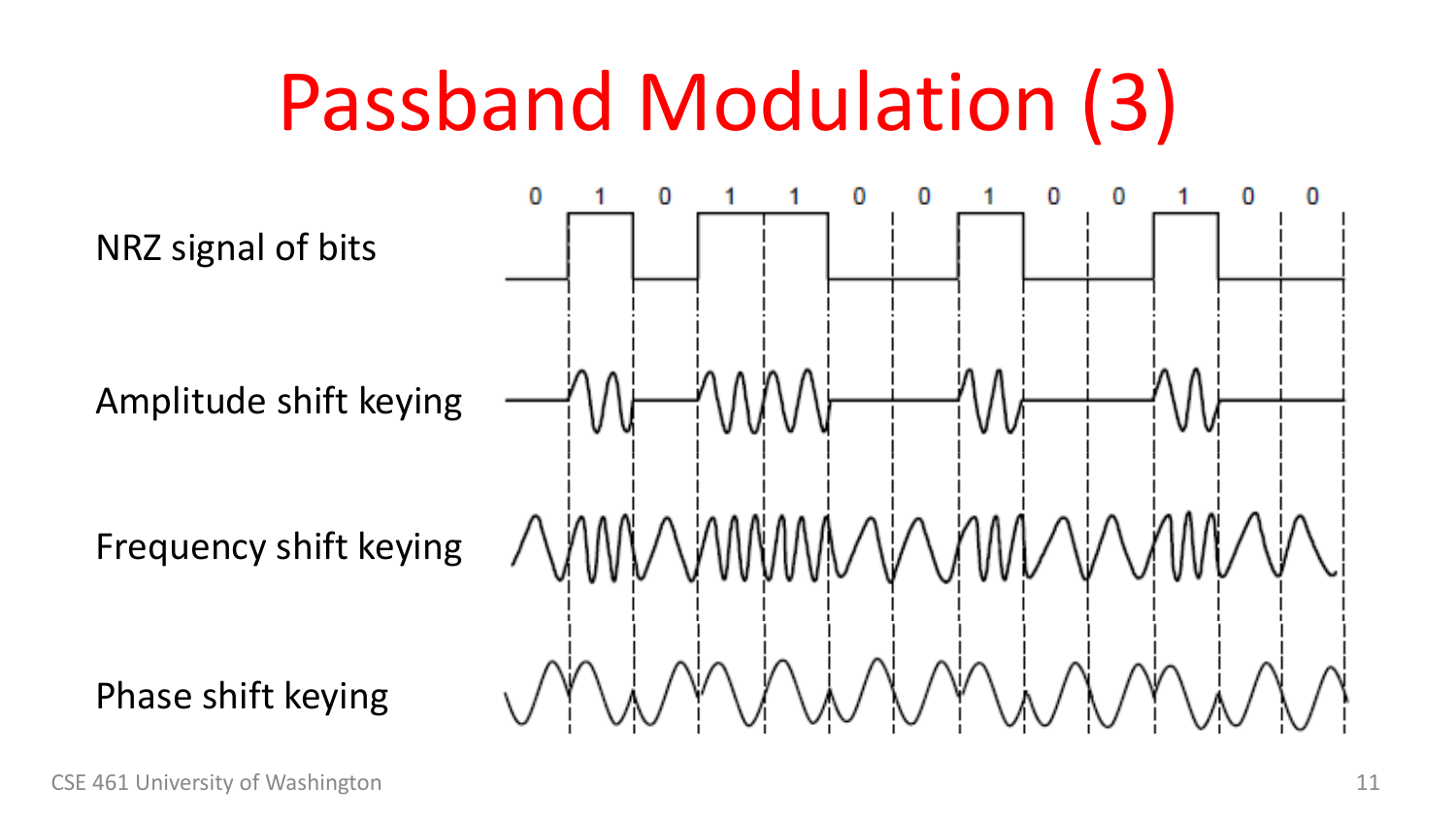#### Topic

- How rapidly can we send information over a link?
	- Shannon capacity (1948) »
- Practical systems are devised to approach these limits

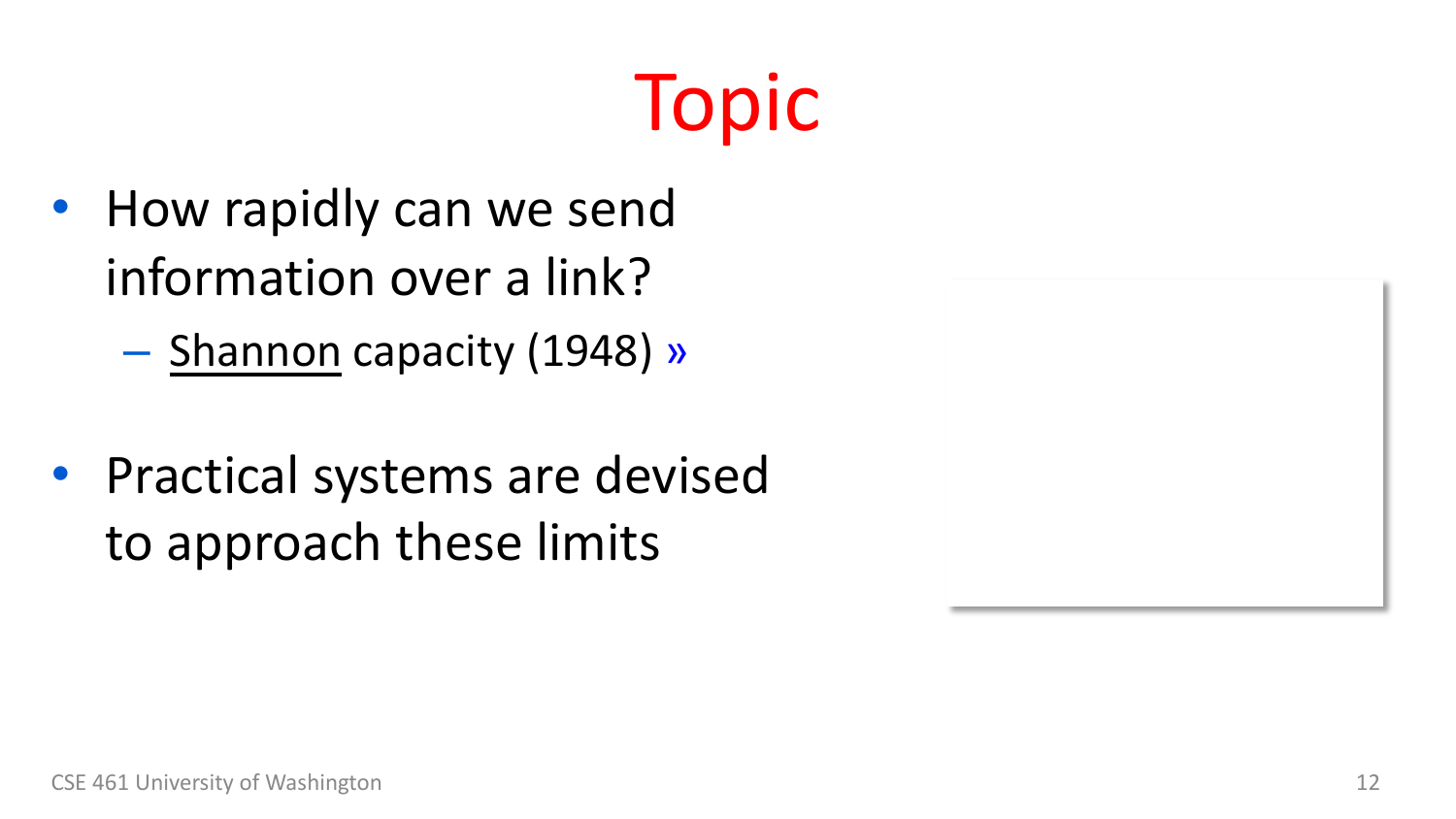## Key Channel Properties

- The bandwidth (B), signal strength (S), and noise strength (N)
	- B limits the rate of transitions
	- S and N limit how many signal levels we can distinguish

Bandwidth B Signal S, Noise N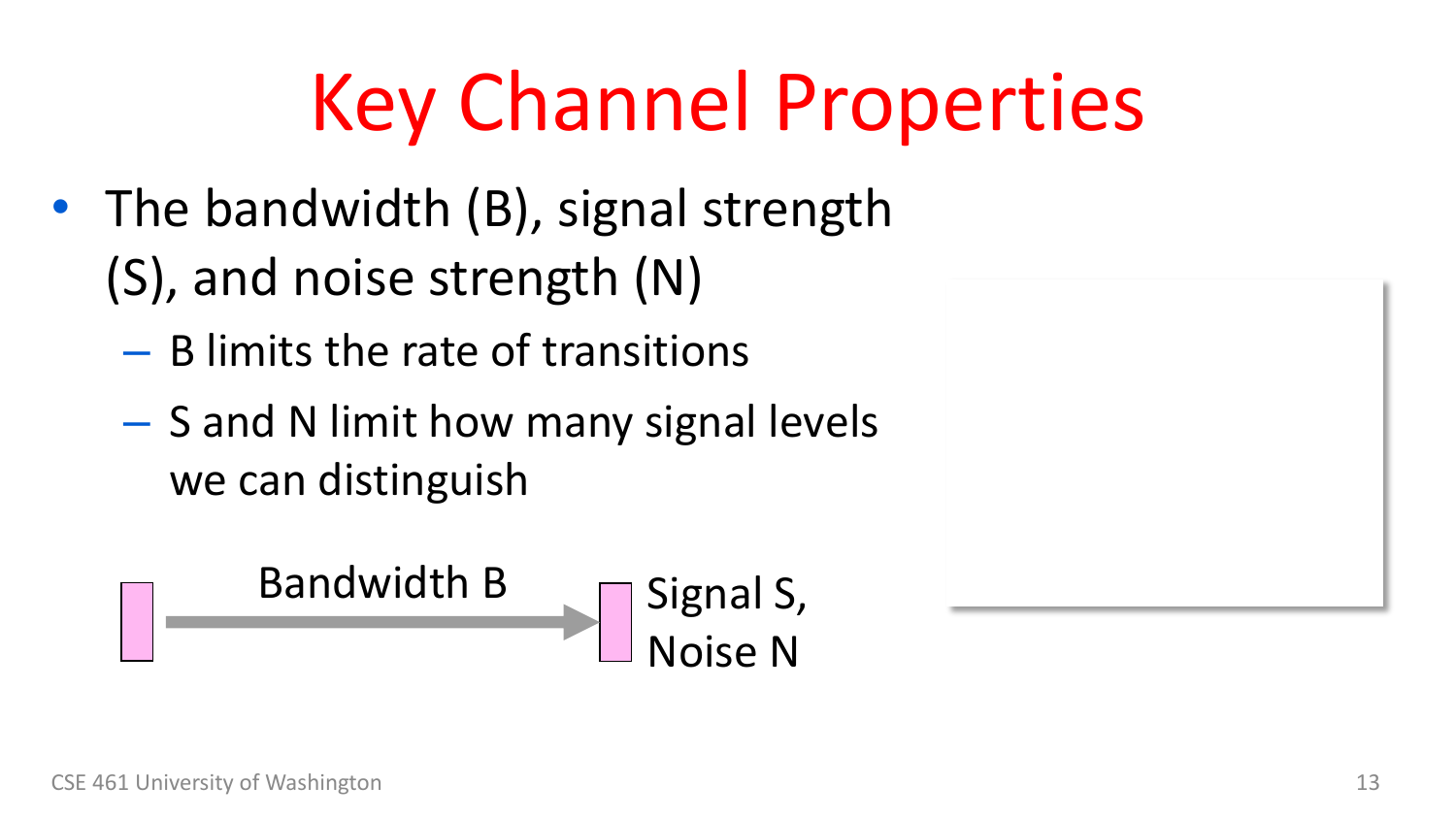#### Claude Shannon (1916-2001)

- Father of information theory
	- "A Mathematical Theory of Communication", 1948
- Fundamental contributions to digital computers, security, and communications

Electromechanical mouse that "solves" mazes!



Credit: Courtesy MIT Museum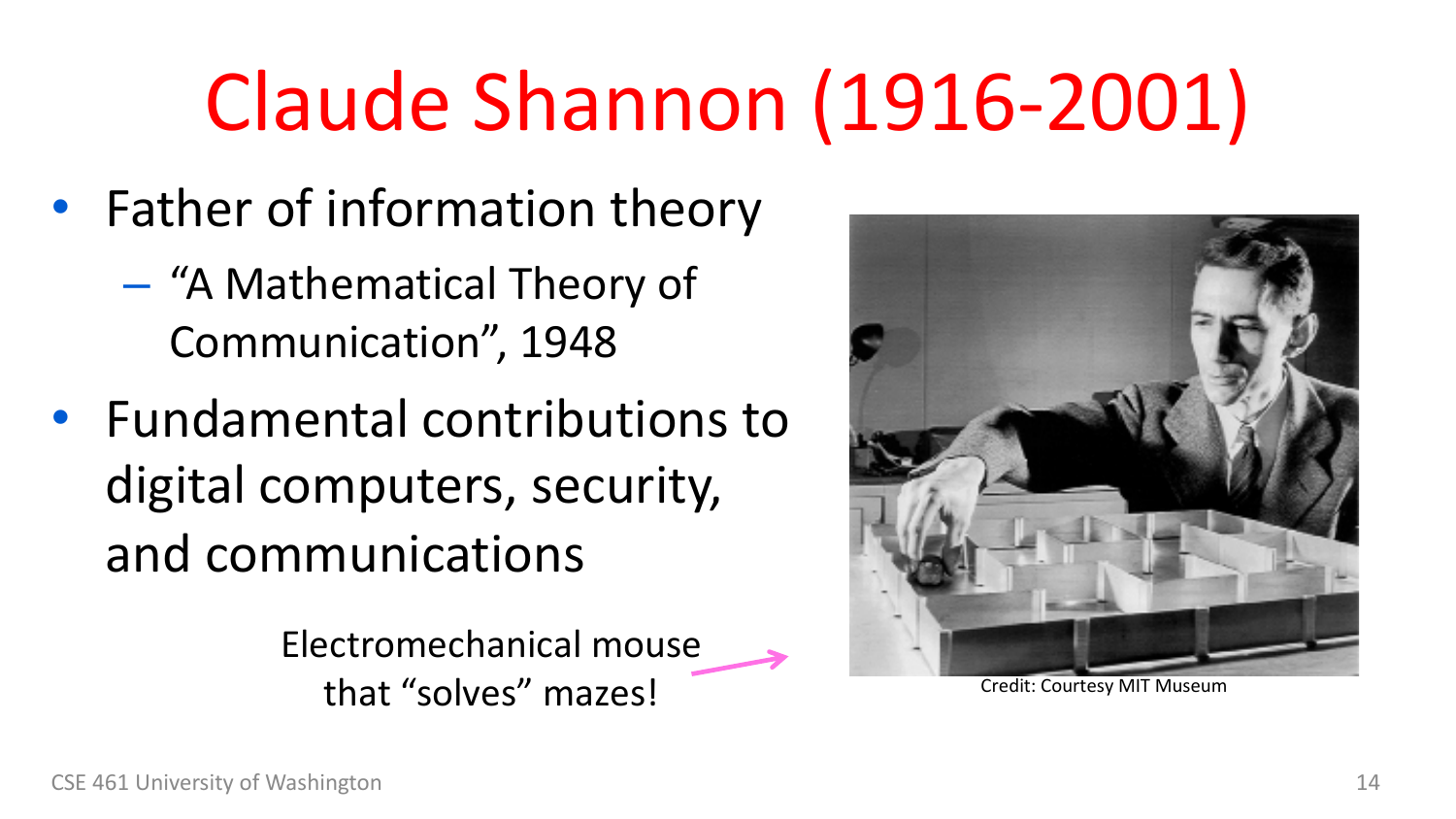### Shannon Capacity

- How many levels we can distinguish depends on S/N
	- Or SNR, the Signal-to-Noise Ratio
	- Note noise is random, hence some errors
- SNR given on a log-scale in deciBels:
	- $-$  SNR<sub>dB</sub> = 10log<sub>10</sub>(S/N)

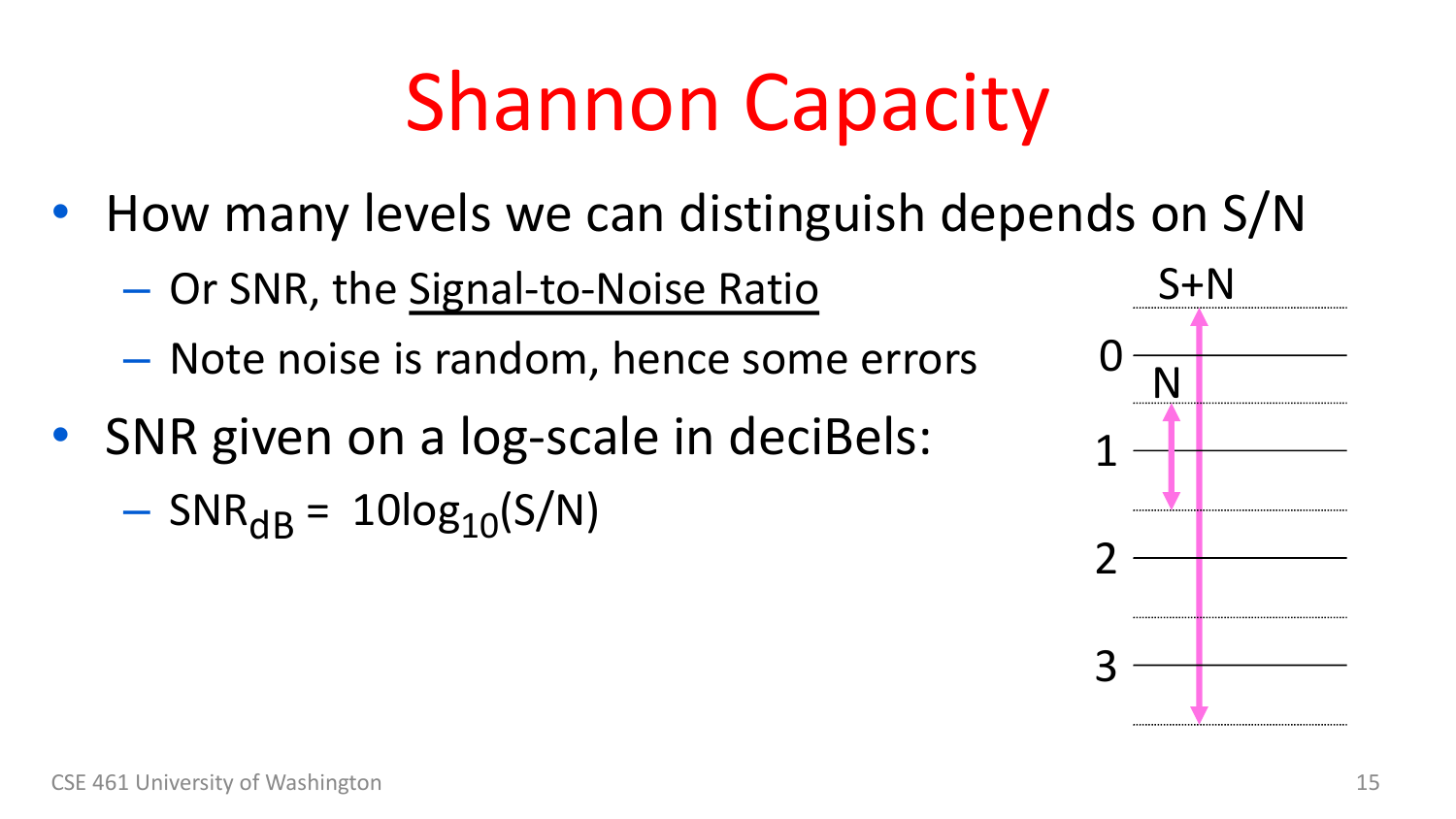## Shannon Capacity (2)

• Shannon limit is for capacity (C), the maximum information carrying rate of the channel:

$$
C = B \log_2(1 + S/BN) \text{ bits/sec}
$$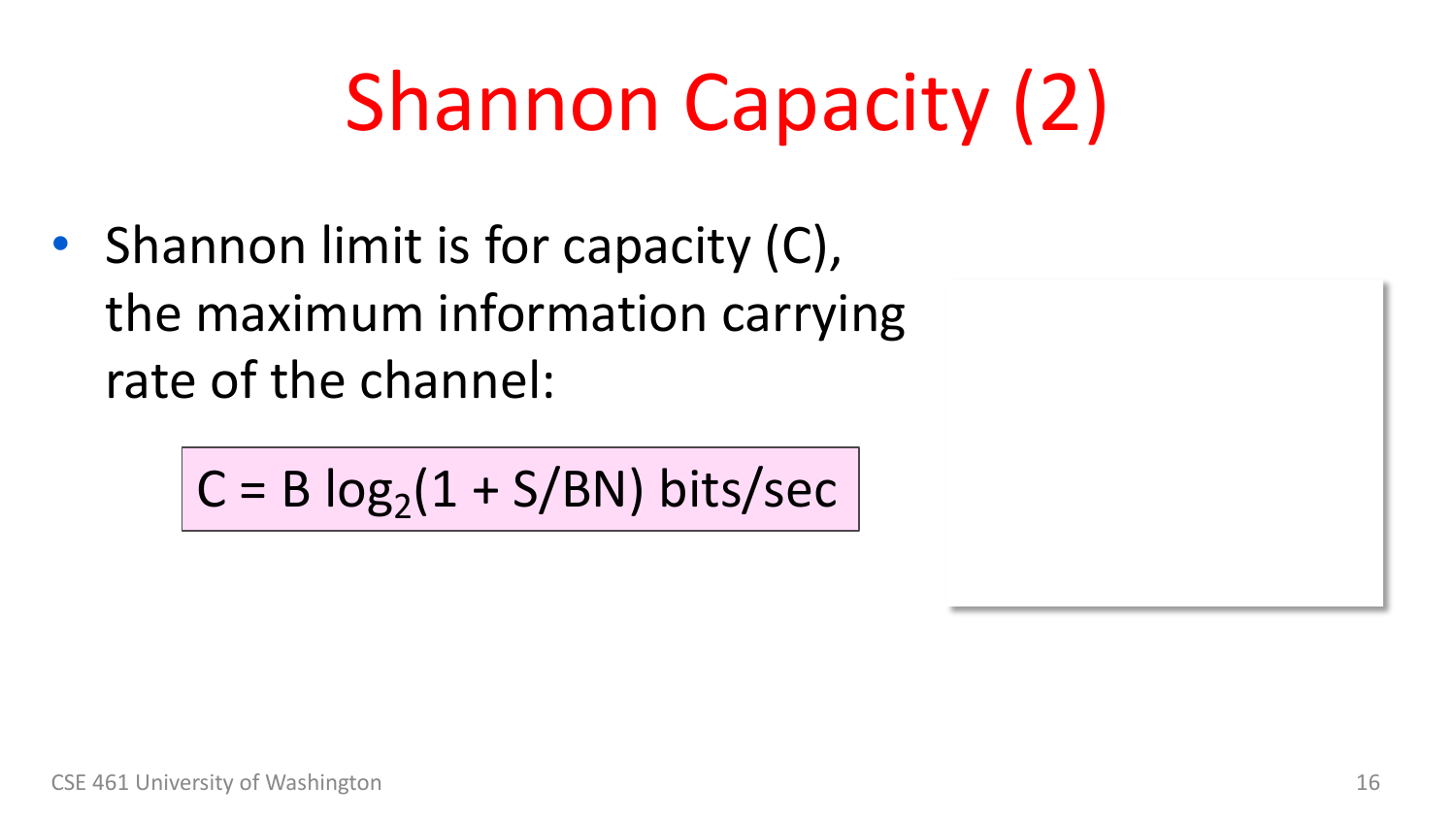#### Wired/Wireless Perspective

- Wires, and Fiber
	- Engineer link to have requisite SNR and B  $\rightarrow$ Can fix data rate
- Wireless

– Given B, but SNR varies greatly, e.g., up to 60 dB! →Can't design for worst case, must adapt data rate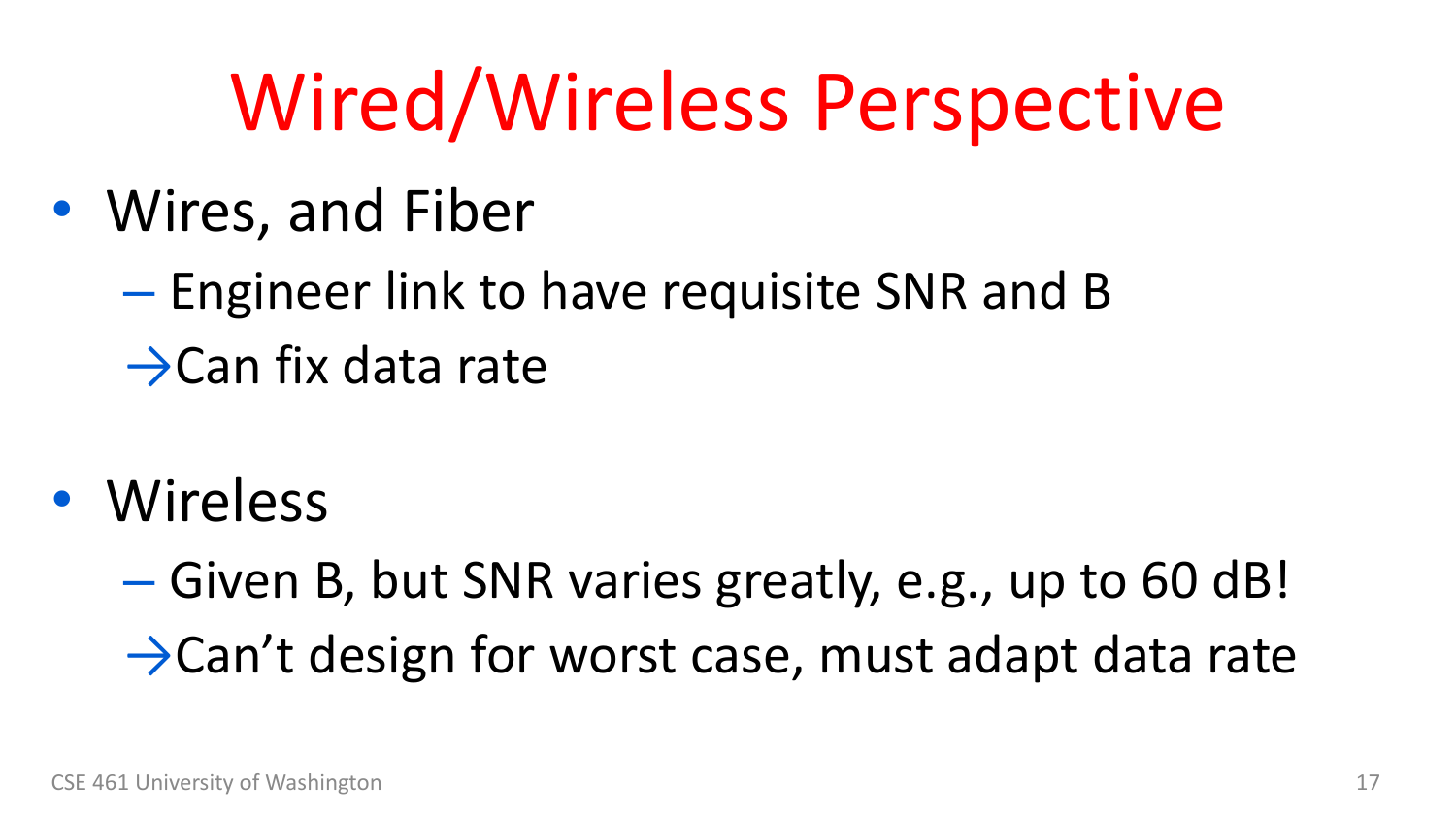## Wired/Wireless Perspective (2)

- Wires, and Fiber Engineer SNR for data rate
	- Engineer link to have requisite SNR and B  $\rightarrow$ Can fix data rate
- Wireless Adapt data rate to SNR
	- Given B, but SNR varies greatly, e.g., up to 60 dB!  $\rightarrow$ Can't design for worst case, must adapt data rate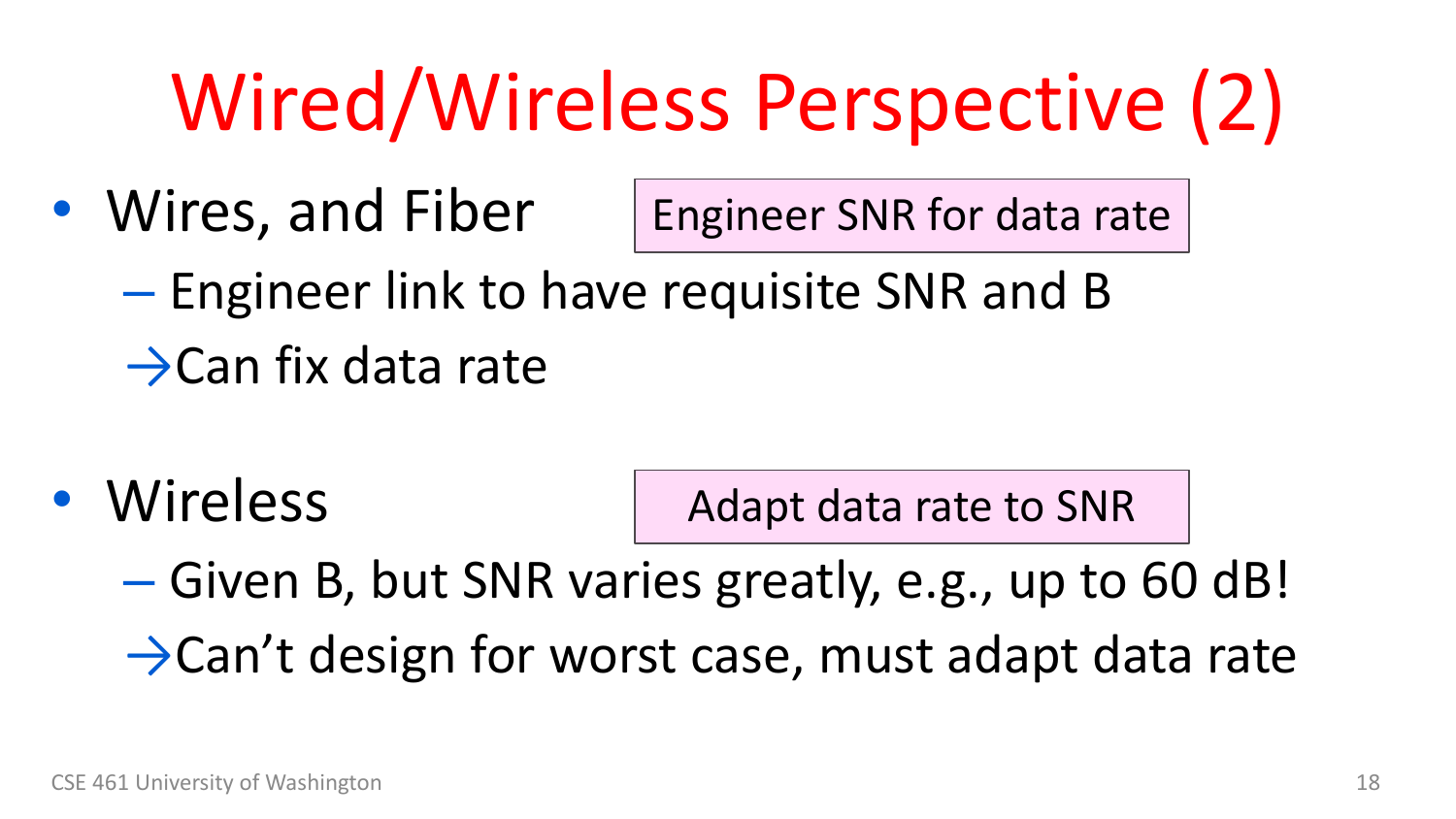## Putting it all together – DSL

- DSL (Digital Subscriber Line, see §2.6.3) is widely used for broadband; many variants offer 10s of Mbps
	- Reuses twisted pair telephone line to the home; it has up to  $\sim$ 2 MHz of bandwidth but uses only the lowest  $\sim$ 4 kHz





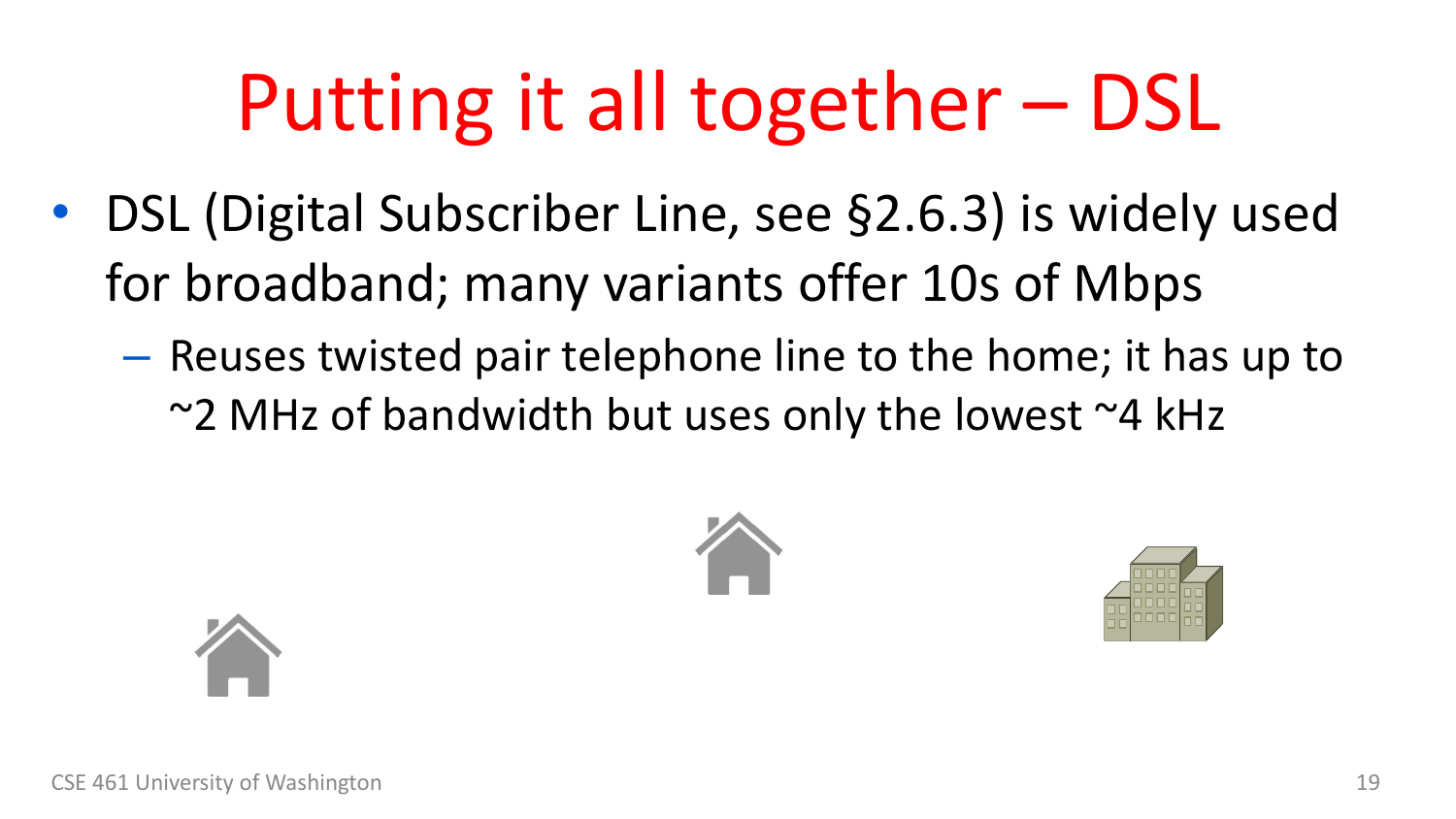# DSL (2)

- DSL uses passband modulation (called OFDM §2.5.1)
	- Separate bands for upstream and downstream (larger)
	- Modulation varies both amplitude and phase (called QAM)
	- High SNR, up to 15 bits/symbol, low SNR only 1 bit/symbol

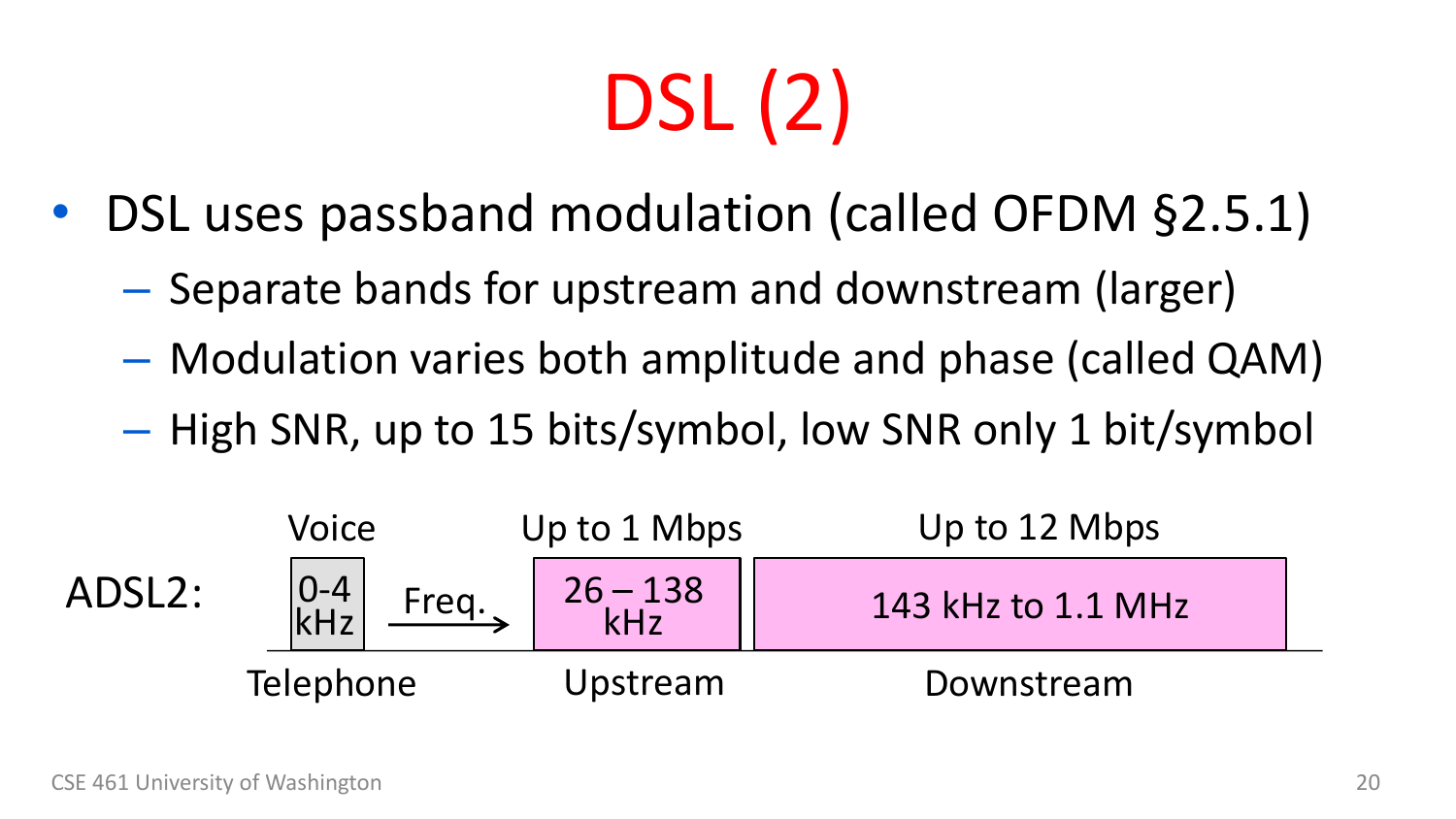#### Where we are in the Course

• Moving on to the Link Layer!



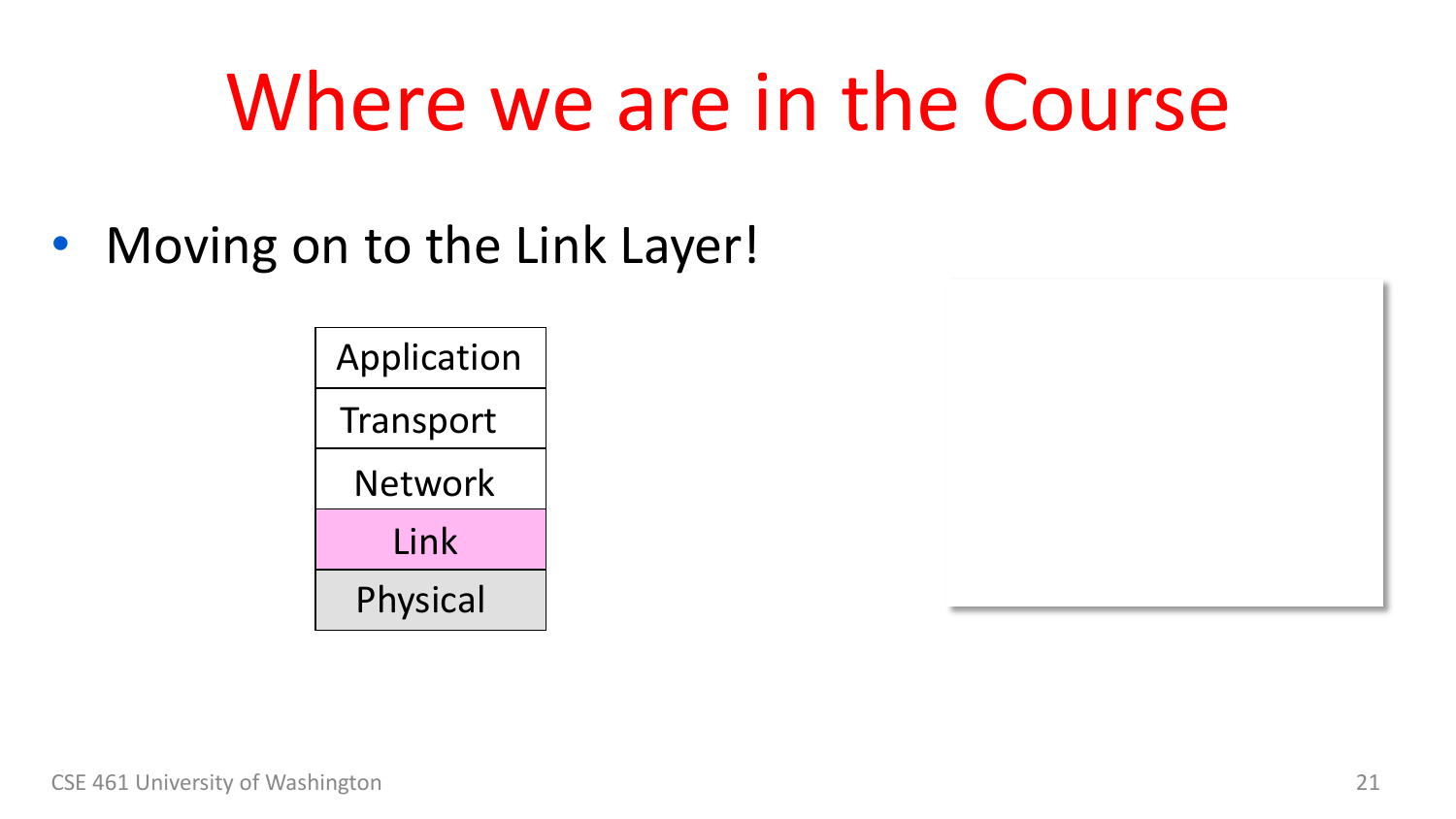## Scope of the Link Layer

- Concerns how to transfer messages over one or more connected links
	- Messages are frames, of limited size
	- Builds on the physical layer

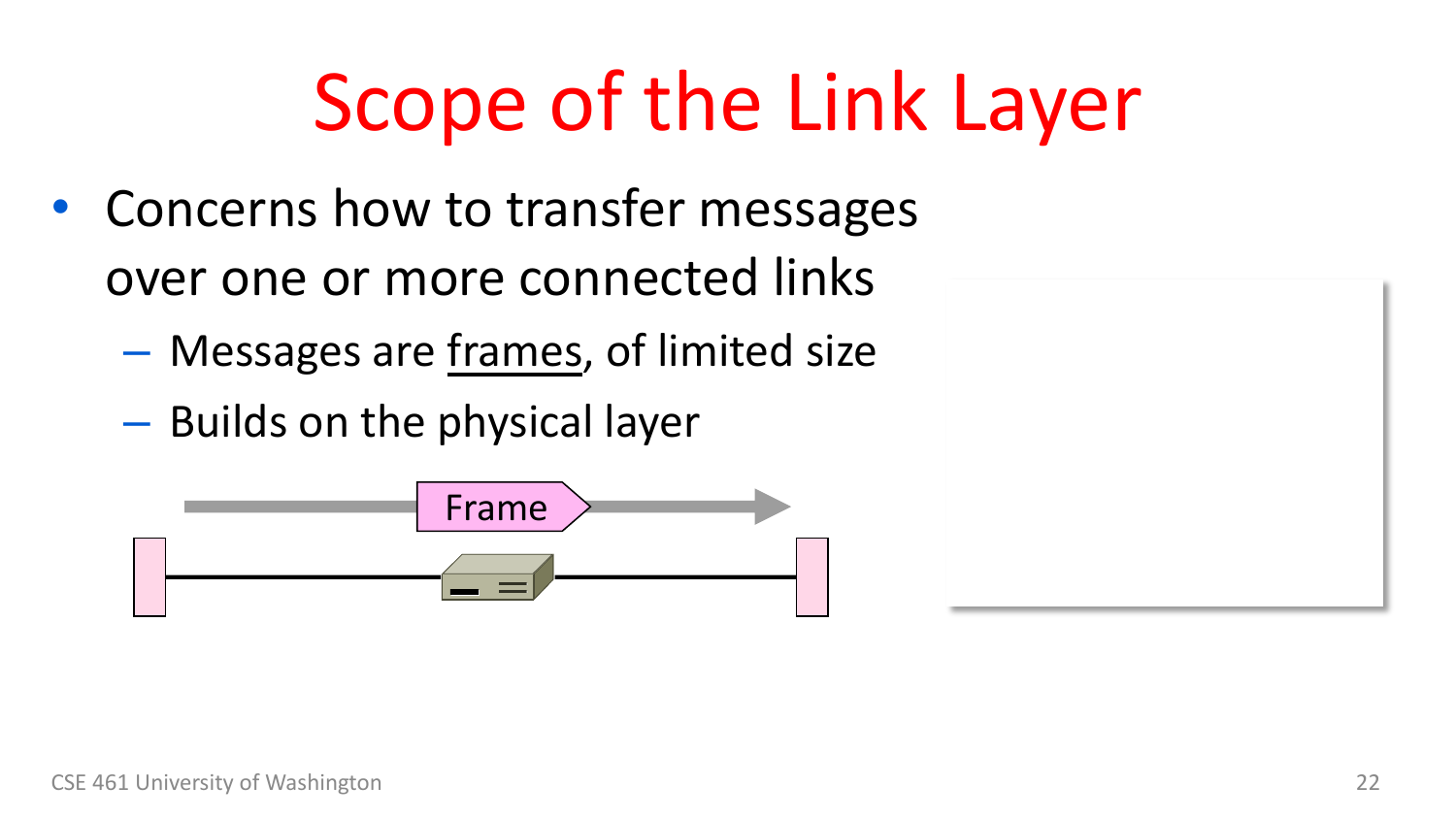## Typical Implementation of Layers (2)